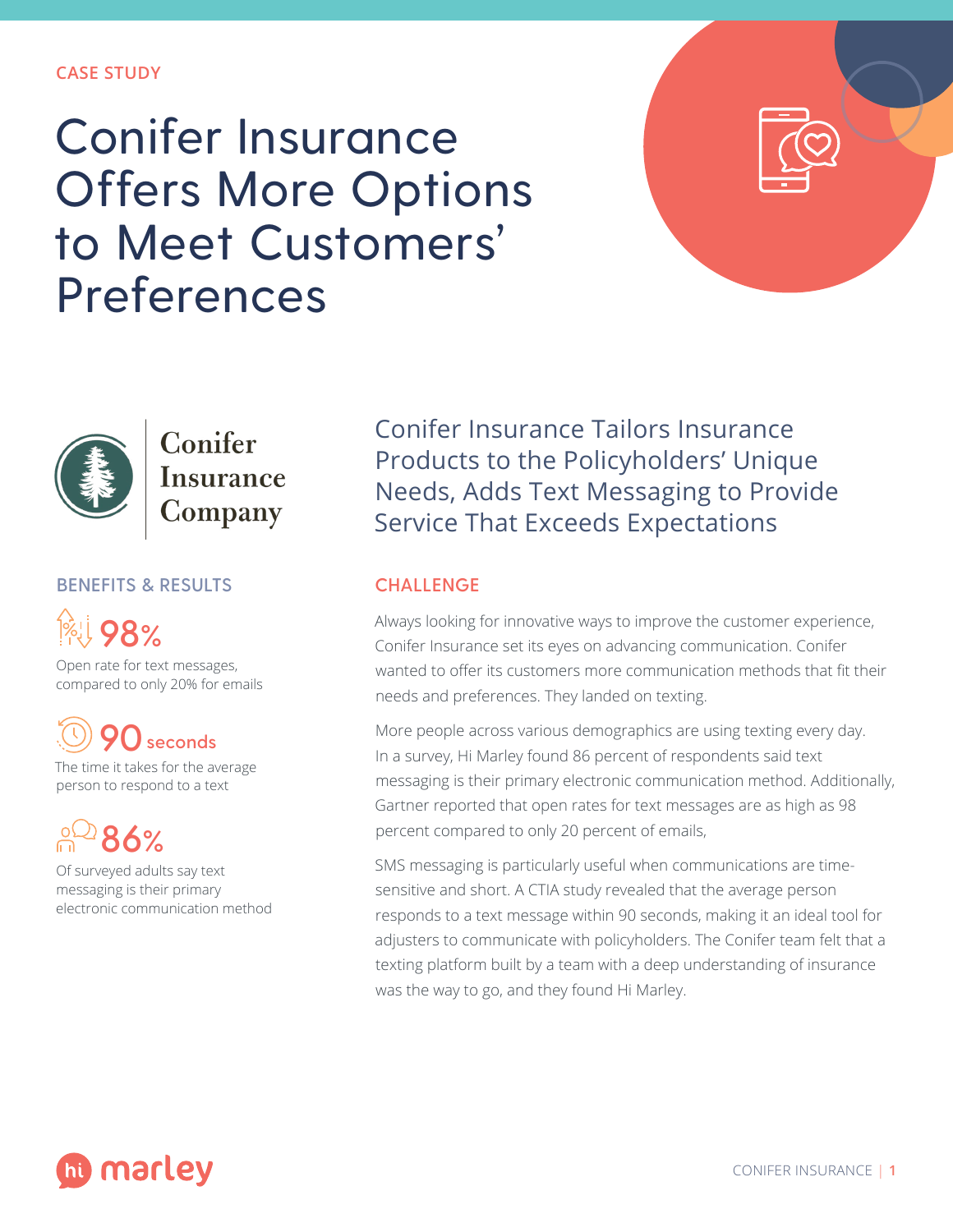## **SOLUTION**

#### **Hi Marley Insurance Cloud Streamlines Communications**

When time is of the essence, Hi Marley's Insurance Cloud enables adjusters and policyholders to quickly share crucial data like photos, PDFs and contact information throughout the claims process.

"With our property claims team, Hi Marley offers a simple communication tool to keep our customers continually engaged in the claims process," said Jennifer Yert, Senior Vice President of Claims at Conifer. "And when loss information is quickly shared, the result is faster resolutions."

### **Translation Feature Enables Faster Resolution**

Rachel McMahan, Senior Liability Claims Analyst at Conifer, found the platform extremely helpful with claimants who have different language preferences.



"I had a claim where the claimant didn't speak English, and I had difficulty getting him on the phone. **Instead of using a phone translation service, I used Hi Marley to communicate with the customer in Spanish**," said McMahan.

Hi Marley's translation feature enabled McMahan to both communicate better and keep strong records of all conversations with the claimant. "I was able to bring the claim to a quicker resolution because of Hi Marley. It bridged the language barrier and sped up the process for both sides – and it saved time and money from having to bring in a translation service."

## **Direct Line of Contact Streamlines Communication, Reduces Phone Tag**

With Hi Marley, Conifer's adjusters can open a dedicated channel to the customer. No need for claimants to go through a phone menu and play phone tag. The policyholder can reach the adjuster directly and have a record of all communications concerning the claim in one place. This is particularly useful for capturing and exchanging documents.

Dan Hakemian, Liability Claims Analyst at Conifer, shared his experience working with an older customer in rural Georgia. "She was so far from anywhere she could fax, and her phone charges for faxing documents were very high. We used Hi Marley, and it was simple for her; we avoided costs, and she was amazed we could exchange documents so quickly and easily."

As an adjuster, Hi Marley has really helped me in my day-to-day work life."

#### **RACHEL MCMAHAN**

Senior Liability Claims Analyst Conifer Insurance